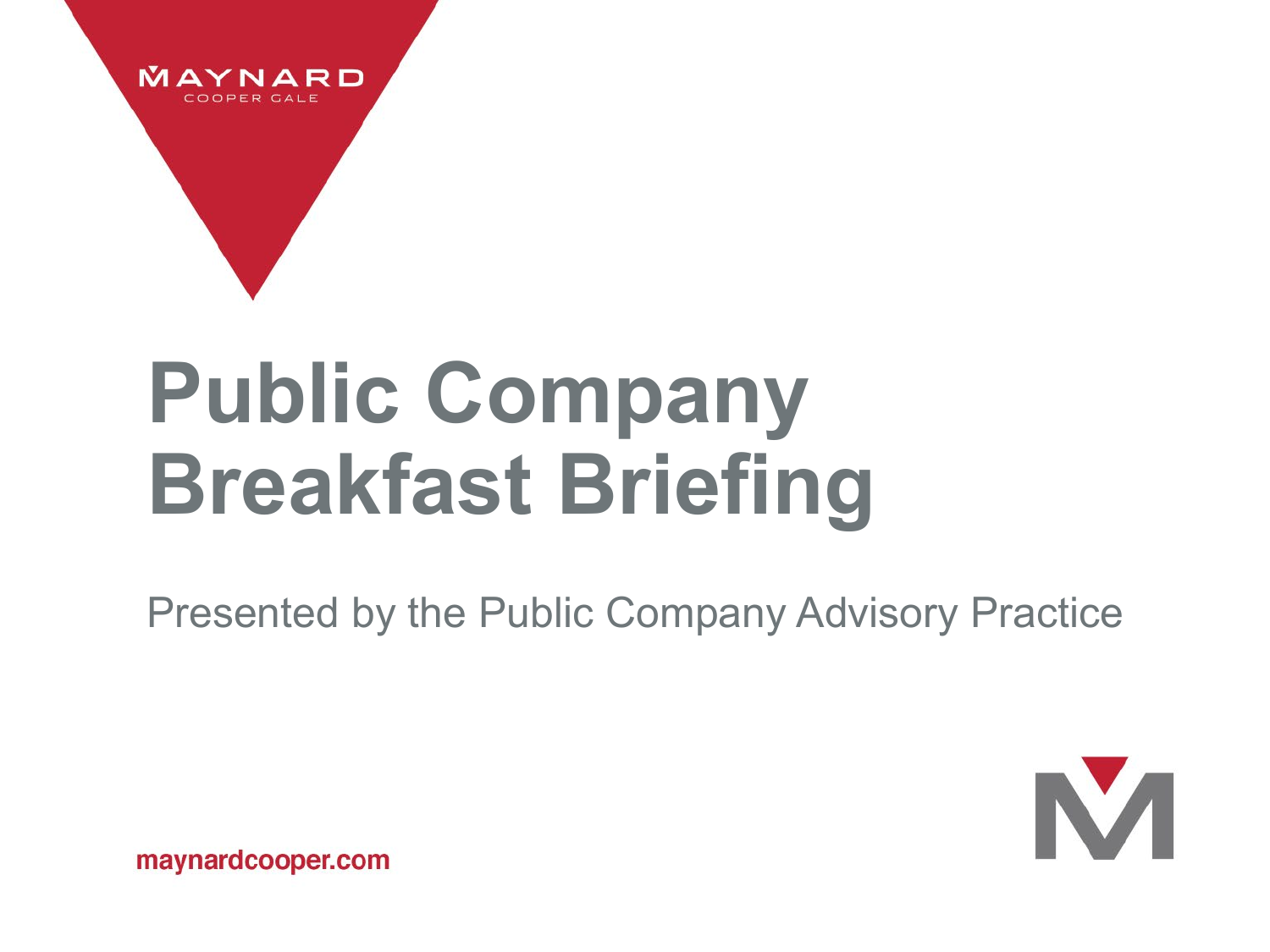

### **SHAREHOLDER ACTIVISM & ENGAGEMENT**



maynardcooper.com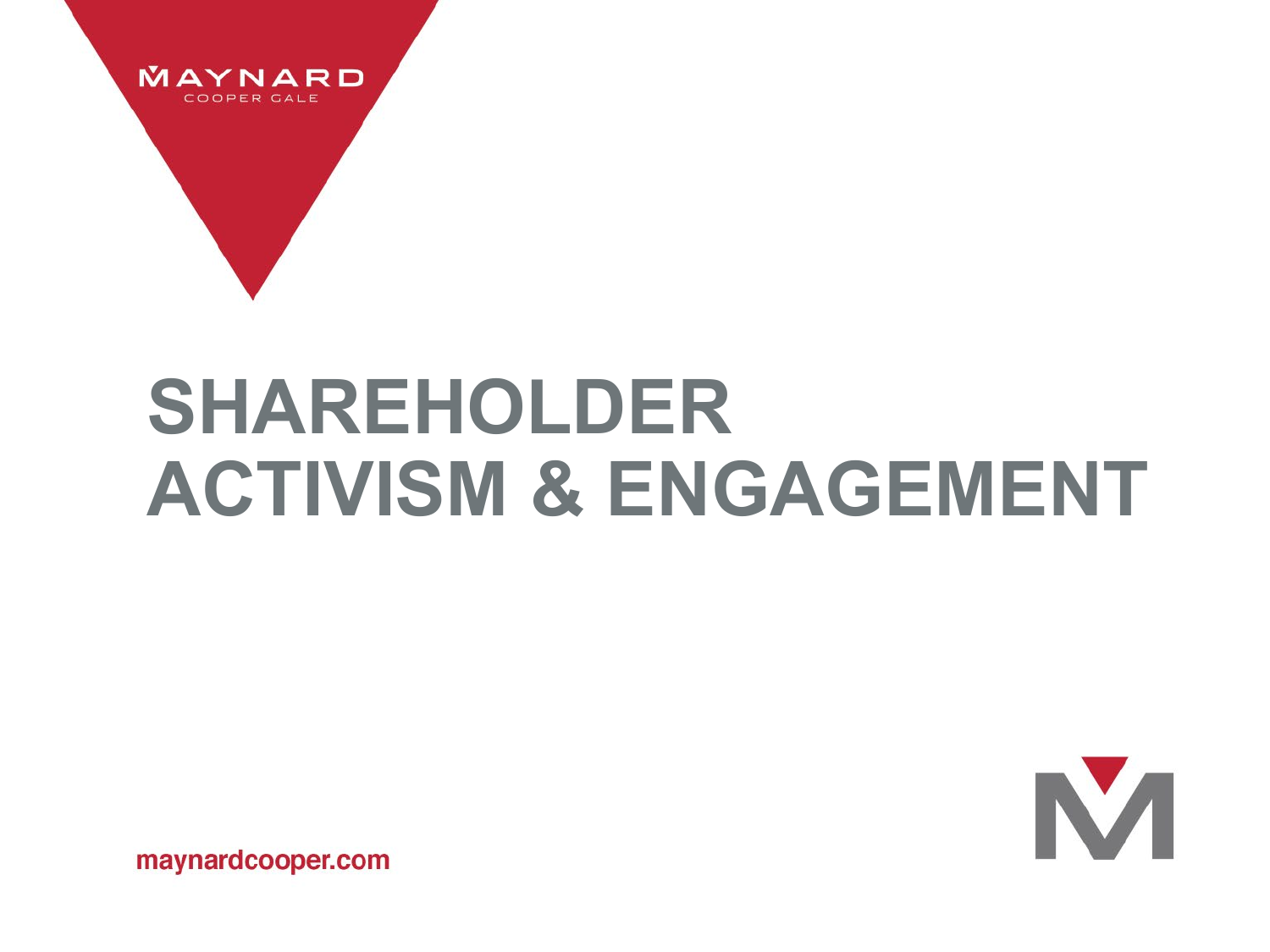#### **Shareholder Activism - Overview**

- What is shareholder activism?
- **v** Current trends in activism
- **V** Recent Experience
- **v** Recommendations

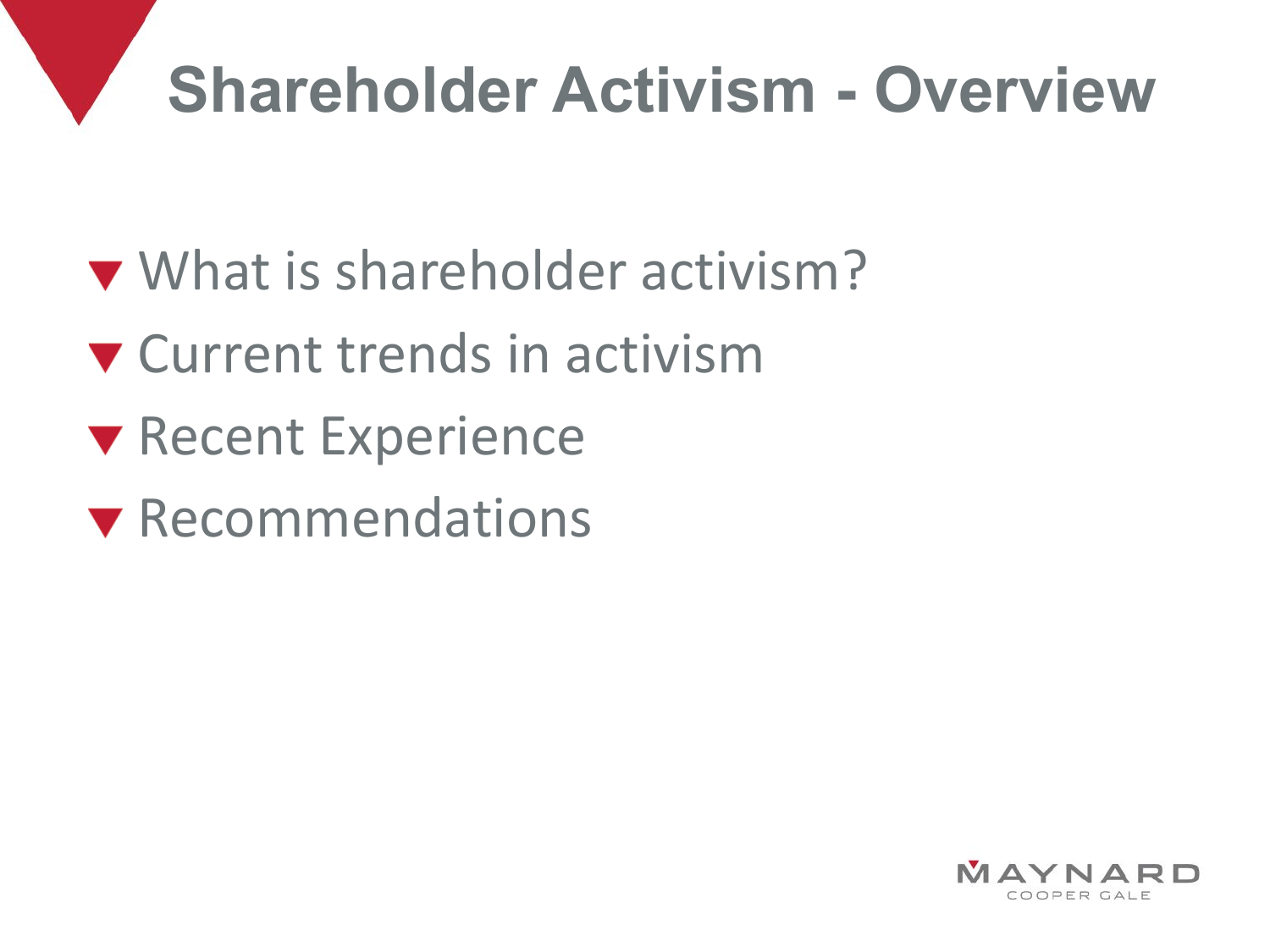#### **What is Shareholder Activism?**

- **Takes many forms and covers a wide spectrum of activities**
- **v** Situations where activism arises:
	- **v** M&A activism
	- $\blacktriangledown$  Balance sheet activism
	- **v** Operational activism
	- **v** Governance activism

Activism often correlates to poor stock price performance (but not always)

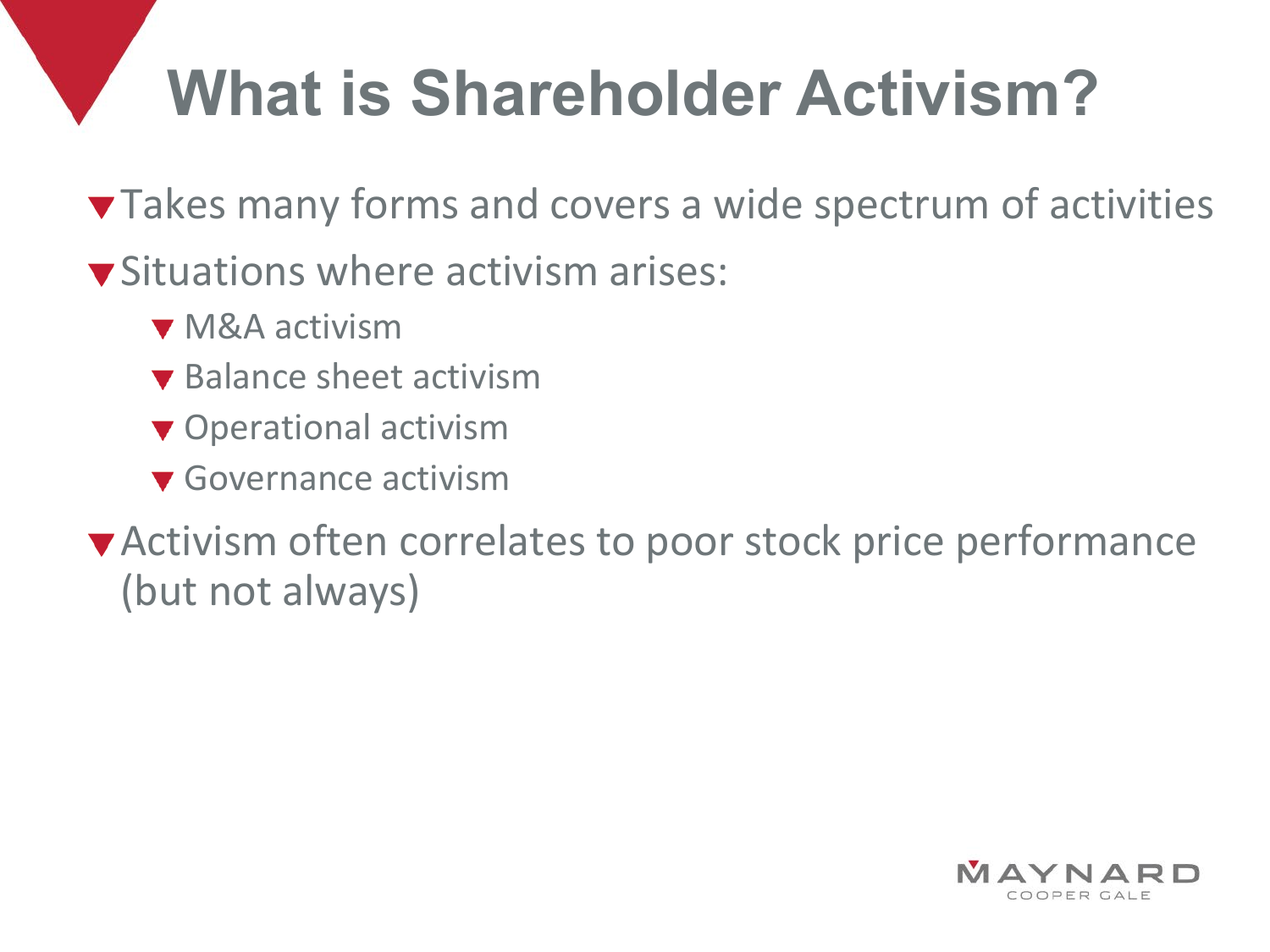### **Current Trends in Activism**

- ▼2018 was a "record year" for activism (in terms of number of campaigns, capital deployed, number of activists involved, first-time activists, and board seats obtained)
- ▼ Growth of "part-time" activists
- ▼ Most common non-M&A requests by activists Board composition, ESG, return capital to stockholders
- **v** Concentration of activity among a small number of activists
- $\blacktriangledown$  Expectations for 2019 Activism to expand and intensify, more aggressive M&A activism, increasing ESG activism

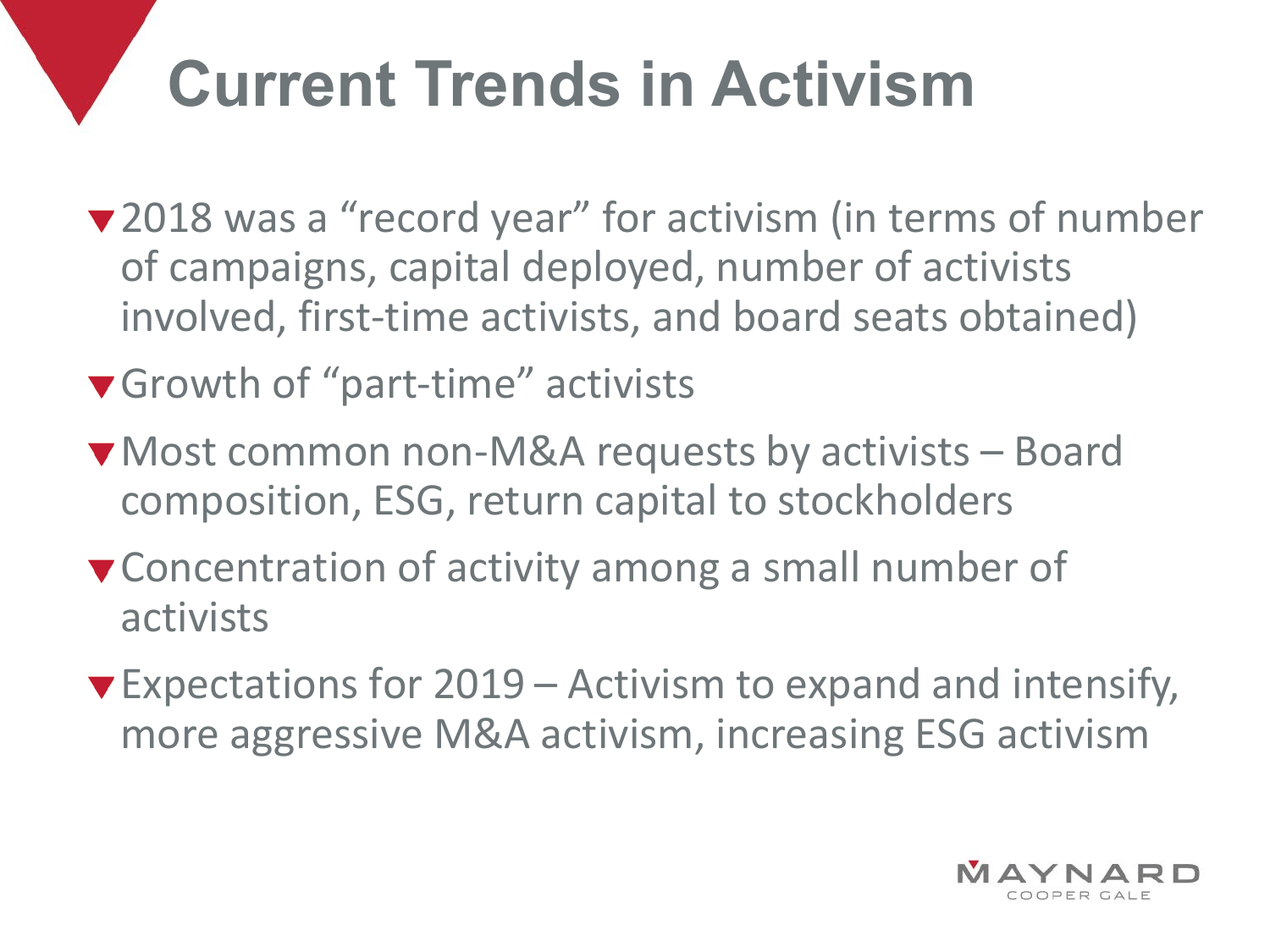#### **Recent Experience – Material Terms of Settlement**

- Appoint 1 investor-nominated director to the Board and a standing committee (director to resign if investor group breaches agreement or falls below ownership threshold)
- Appoint an independent chair of the Board
- Appoint another independent director before 2020 Annual Meeting (and 1 legacy director to resign)
- **v** Customary voting provisions
- "Standstill" restrictions imposed on investor until 2021 Annual Meeting (potential early termination)
- ▼ Issuer to file Form 8-K (with agreement) and issue a press release